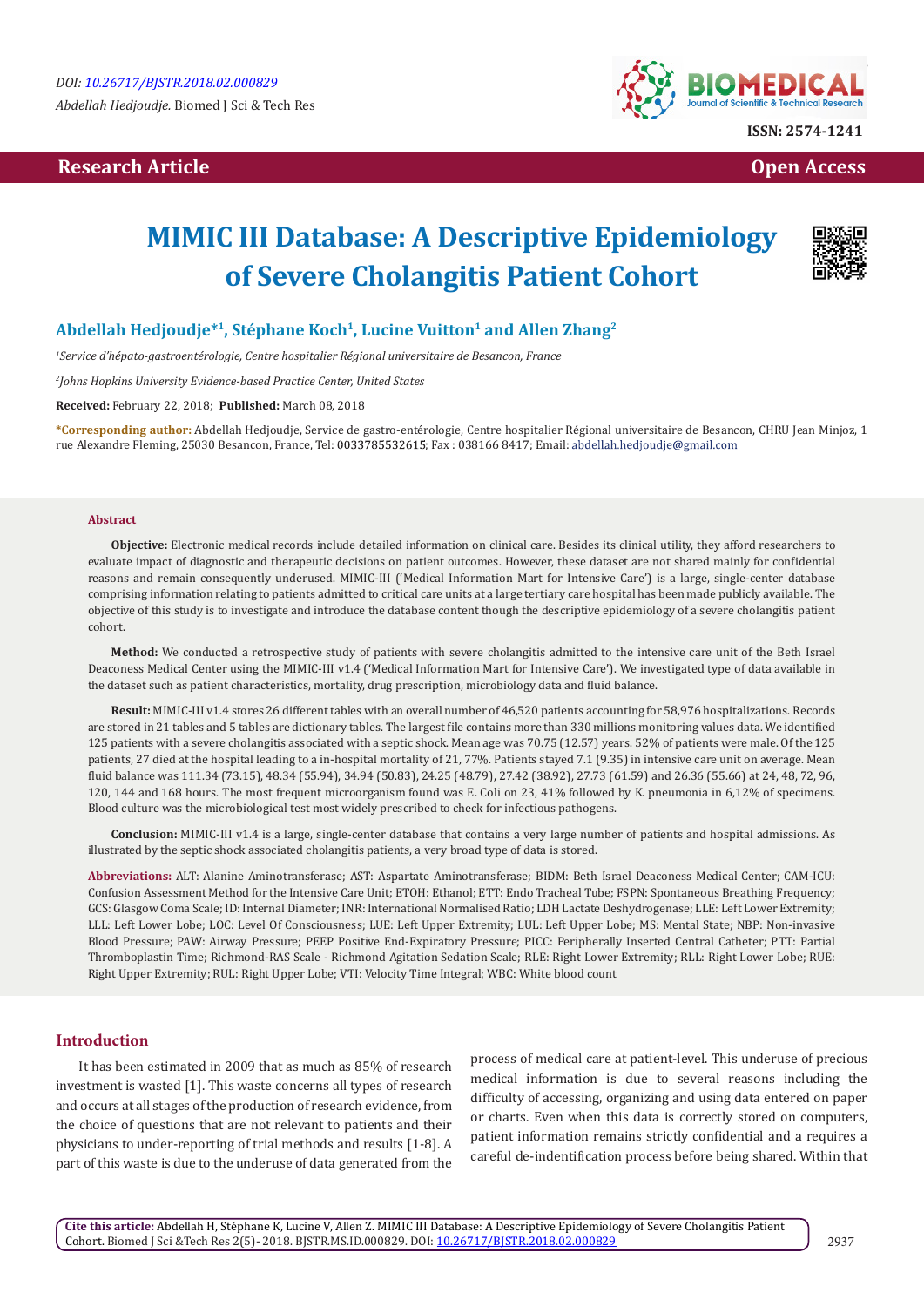in mind, researchers from Massachusset Institute of Technology and Beth Israel Deaconess Medical Center created the MIMIC-III ('Medical Information Mart for Intensive Care') database. MIMIC III is large, freely-available database comprising deidentified healthrelated data associated with approimately fifty thousand patients who stayed in critical care units of the Beth Israel Deaconess Medical Center between 2001 and 2012. MIMIC III database was first released on 25 August 2015, as an update of MIMIC II database [9].

Besides, changing the name from "Multiparameter Intelligent Monitoring in Intensive Care" to "Medical Information Mart for Intensive Care" [10], the database has also been augmented with collected data between 2008-2012. In addition, many data elements have been regenerated from the raw data in a more robust manner to improve the quality of the underlying data. Several versions of MIMIC III have been developed since its first release with minor improvements. . The latest version (MIMIC III v1.4) has been released on 2 September 2016 and has been used for this report. We therefore anticipate that MIMIC III database will be used at a large scale on multiple field of medicine including hepatogastroenterology. The open nature of the data allows clinical studies to be reproduced and improved in ways that would not otherwise be possible. In this article, we aims at presenting MIMIC III v1.4 database by describing its tables and content though the descriptive epidemiology of a severe cholangitis cohort.

# **Methods**

# **Study Design**

This a retrospective study describing part of the content of MIMC III database by describing a cohort of critically-ill patient hospitalized from 2001 to 2012 at Beth Israel Deaconess Medical Center (BIDMC) (Boston, MA, USA) due to a septic shock secondary to a severe cholangitis. Information derived from the electronic medical records of 46,476 unique critical care patients admitted to the intensive care unit. Use of the MIMIC-III database has been approved by the Institutional Review Boards of BIDMC and MIT, and waiver of informed consent was granted. After completing a National Institutes of Health (NIH) web-based training course (Protecting Human Research Participants), we obtained approval to download and use MIMIC III database [11].

# **Study Population**

MIMIC III is available online and patient data were de-identified in a Health Insurance Portability and Accountability Act-compliant manner. We included adult patients older than 18 years admitted directly to the intensive care unit from the emergency department with cholangitis associated with a septic shock. The diagnosis of septic shock and cholangitis were made based on the International Classification of Diseases, 9th Revision (ICD-9), by uing the DIAGNOSES\_ICD and D\_ICD\_DIAGNOSES tables. Severe sepsis and/ or septic shock were defined as presence of infection and acute organ dysfunction. We excluded patients that have been admitted multiple times to intensive care units.

# **Study Variables**

We investigated demographic information such as age, sex, race, type of medical insurance, religion, marital status. Chart notes from CHARTEVENTS table were analysed. Outcome of interest were in-hospital mortality, ICU length of stay and fluid balance. Type of laboratory specimens taken and microorganisms found were also investigated.

# **Statistical Analysis**

Patient with missing data (demographics, clinical or fluid intake/ output), or with alternative diagnoses other than cholangitis on admission to the ICU were excluded. Descriptive data is presented as counts and percentages for categorical variables and mean (SD) or median (IQR) for continuous variables. Statistical analysis was performed on R (R version 4.0.2) on a Linux station (Ubuntu 15.04).

# **Results**

# **MIMIC III Tables**

MIMIC-III v1.4 is a relational database consisting of 26 tables (Table 1). Tables are linked by identifiers which usually have the suffix 'ID'. The three most important identifiers are SUBJECT ID, HADM\_ID and ICUSTAY\_ID that refer to a unique patient, a unique hospital admission and a unique admission to an intensive care unit respectively. Medical records are stored in 21 tables. Broadly speaking, as shown in Table 1, administrative data and patient characteristics are stored in 10 tables. 5 tables are prefixed with 'D\_' and correspond to dictionary tables and provide definitions for identifiers. For example, every row of CHARTEVENTS is associated with a single ITEMID which represents the concept measured, but it does not contain the actual name of the measurement. By joining CHARTEVENTS and D\_ITEMS on ITEMID, it is possible to identify the concept represented by a given ITEMID. Similarly, every row of LABEVENTS is associated with a single ITEMID, which concept could be identified by joining to the table D\_LABITEMS.

**Table 1:** An overview of the data tables comprising the MIMIC-III (v1.3) critical care database.

| Type of data                                        | Table name (number of rows) | Rows per patient, mean (sd) or<br>median [IQR25-IQR75] | <b>Description</b>                                                                                                                                                                                                                         |
|-----------------------------------------------------|-----------------------------|--------------------------------------------------------|--------------------------------------------------------------------------------------------------------------------------------------------------------------------------------------------------------------------------------------------|
| Administative and patient<br>characteristics tables | ADMISSIONS (58,976)         | 1.52(1.04)                                             | Coded data recorded primarily for<br>billing and administrative purposes.<br><b>Current Procedural Terminology</b><br>(CPT) codes, Diagnosis-Related<br>Group (DRG) codes, and<br>International Classification of<br>Diseases (ICD) codes. |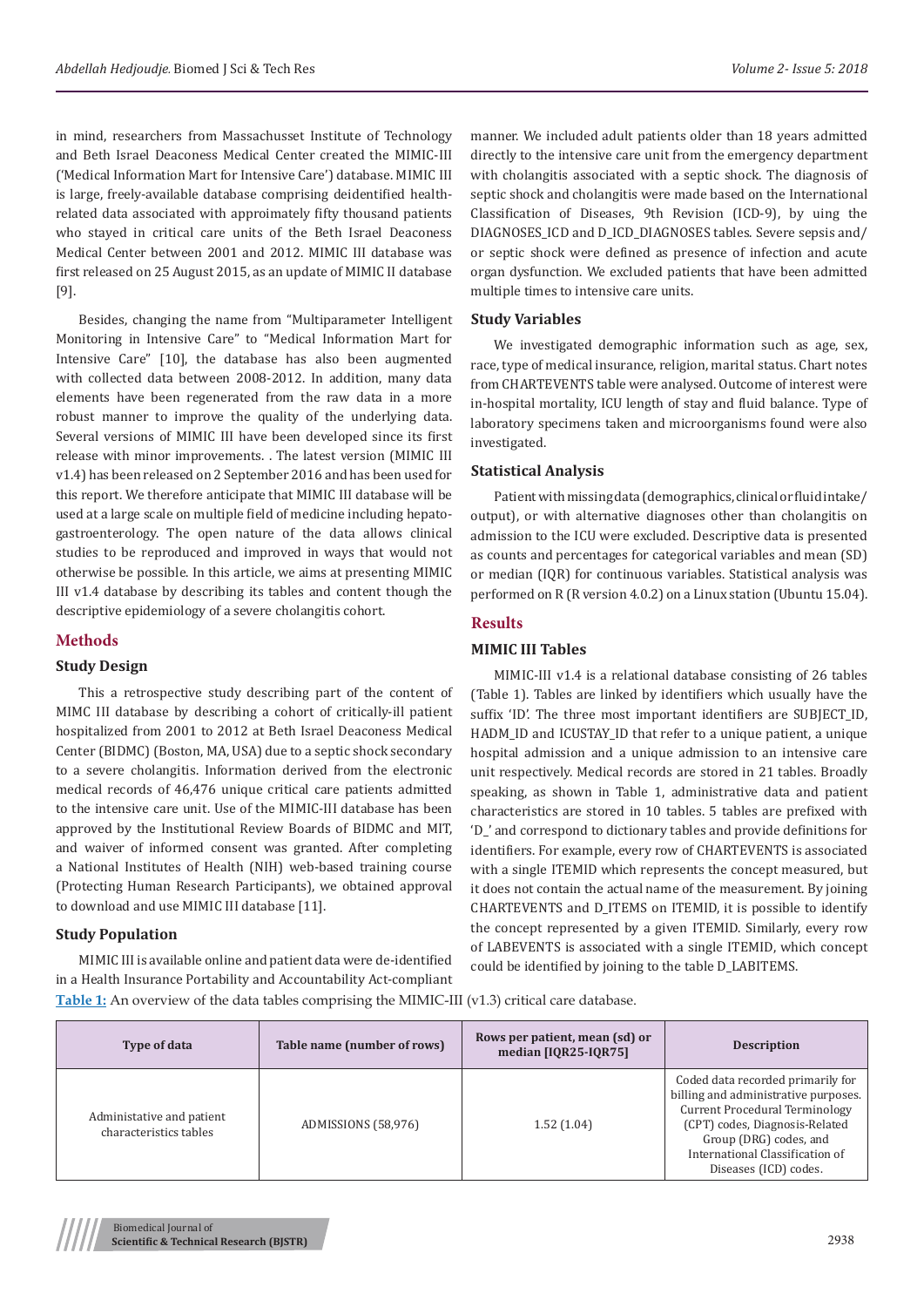|                                                 | CALLOUT (34,499)             | 1.95(1.86)          |                                                                                                                                                                                                                                   |
|-------------------------------------------------|------------------------------|---------------------|-----------------------------------------------------------------------------------------------------------------------------------------------------------------------------------------------------------------------------------|
|                                                 | <b>CPTEVENTS</b> (573,146)   | 18[10;36.75]        |                                                                                                                                                                                                                                   |
|                                                 | DIAGNOSES_ICD (651,047)      | 20[16;29]           |                                                                                                                                                                                                                                   |
|                                                 | DRGCODES (125,557)           | 3.98(2.96)          | Contains also demographic detail,                                                                                                                                                                                                 |
|                                                 | <b>ICUSTAYS</b> (61,532)     | 1.57(1.35)          | admission and discharge times, and<br>dates of birth and death.                                                                                                                                                                   |
|                                                 | PATIENTS (46,520)            |                     |                                                                                                                                                                                                                                   |
|                                                 | SERVICES (73,343)            | 1[1;2]              |                                                                                                                                                                                                                                   |
|                                                 | <b>TRANSFERS (261,897)</b>   | 5[3;7.75]           |                                                                                                                                                                                                                                   |
| Charted observations                            | CHARTEVENTS(330,712,483)     | 5402[2353;13530]    | Vital signs measurements (e.g.,<br>heart rate, blood pressure,<br>respiratory rate).                                                                                                                                              |
|                                                 | INPUTEVENTS_CV(17,527,935)   | 692[215.2;2808]     | Records of intravenous                                                                                                                                                                                                            |
|                                                 | INPUTEVENTS_MV(3,618,991)    | 159[67;477]         | medications. Inputs are any fluids<br>which have been administered to                                                                                                                                                             |
|                                                 | OUTPUTEVENTS(4,349,218)      | 76.5[37.75;214.8]   | the patient: such as oral or tube                                                                                                                                                                                                 |
| Fluid balance and pharmacological<br>treatment. | PRESCRIPTIONS(4,156,450)     | 107.5[69;196.8]     | feedings or intravenous solutions<br>containing medications . Outputs<br>are fluids which have either been<br>excreted by the patient, such as<br>urine output, or extracted from<br>the patient, for example through a<br>drain. |
| Laboratory measurement and                      | LABEVENTS(27,854,055)        | 699.5 [322;1308]    | Chemistry, hematology and blood                                                                                                                                                                                                   |
| microbiology data                               | MICROBIOLOGYEVENTS(631,726)  | 21 [8.75;39]        | gas. Microbiology test results                                                                                                                                                                                                    |
|                                                 | PROCEDUREEVENTS_MV (258,066) | 13 [7;26]           | Procedures such as dialysis,                                                                                                                                                                                                      |
| Procedures                                      | PROCEDURES_ICD (240,095)     | 6[4;11]             | imaging studies, and placement of<br>lines. DATETIMEEVENTS contains                                                                                                                                                               |
|                                                 | DATETIMEEVENTS (4,485,937)   | 124.5 [53.25;374.8] | all date measurements about a<br>patient in the ICU.                                                                                                                                                                              |
| Caregivers observations                         | NOTEEVENTS (2,083,180)       | 41 [ 18;96]         | Free text notes (provider<br>progress notes, hospital discharge<br>summaries, ECG interpretation<br>$etc.$ )                                                                                                                      |
|                                                 | D_CPT (134)                  |                     |                                                                                                                                                                                                                                   |
|                                                 | D_ICD_DIAGNOSES (14,567)     |                     | Look-up tables for cross referencing<br>concept identifiers (for example,                                                                                                                                                         |
|                                                 | D_ICD_PROCEDURES (3,882)     |                     | International Classification                                                                                                                                                                                                      |
| Dictionary tables                               | D_ITEMS (12,487)             |                     | of Diseases (ICD) codes) with                                                                                                                                                                                                     |
|                                                 | D_LABITEMS (753)             |                     | associated labels, for items ID and<br>laboratory items id also.                                                                                                                                                                  |
|                                                 | CAREGIVERS (7,567)           |                     |                                                                                                                                                                                                                                   |

# **Demographics Characteristics and Fluid Balance**

(Table 2) Patient with cholangitis associated with septic shock accounts for 124 hospitalizations between 2001 and 2012. The mean patient age is 70.75 (12.57). 52% of patients are male. MIMIC III database contains very broad type of data including, for instance, the type of patient insurance, religion, marital status or ethnicity Patient insurance were Medicare, Private, Government and Medicaid for 78.23%, 16.13%, 4.03% and 1.61% respectively. We can also find that patient is catholic for 47.58% and protestant for 9.68%. Religion was not specified for 22.58% and unobtainable at admission for 8.06%. We can also find that the largest ethnic group is white Caucasian. (n = 93, 75%). 27/124 (21.77%) patients died during their hospital stay. Mean time between hospital admission and intensive care unit admission was 13.92 (40.35) hours. The mean length of stay at the intensive care unit is 7.1 (9.35) days. The mean length of stay at the hospital is 11.77(10.33) days.

**Table 2:** Details of MIMIC population

|                       | <b>Baseline characteristics</b> | $N = 124 (%)$ |
|-----------------------|---------------------------------|---------------|
| Age, years mean(sd)   |                                 | 70.75 (12.57) |
| Gender, male, $n(\%)$ |                                 | 64 (52%)      |
|                       | Medicare                        | 97 (78.23%)   |
| Type of Insurance     | Private                         | 20 (16.13%)   |
|                       | Government                      | $5(4.03\%)$   |
|                       | Medicaid                        | $2(1.61\%)$   |
|                       | <b>CATHOLIC</b>                 | 59 (47.58%)   |
| <b>RELIGION</b>       | <b>NOT SPECIFIED</b>            | 28 (22.58%)   |
|                       | PROTESTANT<br><b>OUAKER</b>     | 12 (9.68%)    |
|                       | <b>UNOBTAINABLE</b>             | 10 (8.06%)    |
|                       | 0ther                           | 15 (12.1%)    |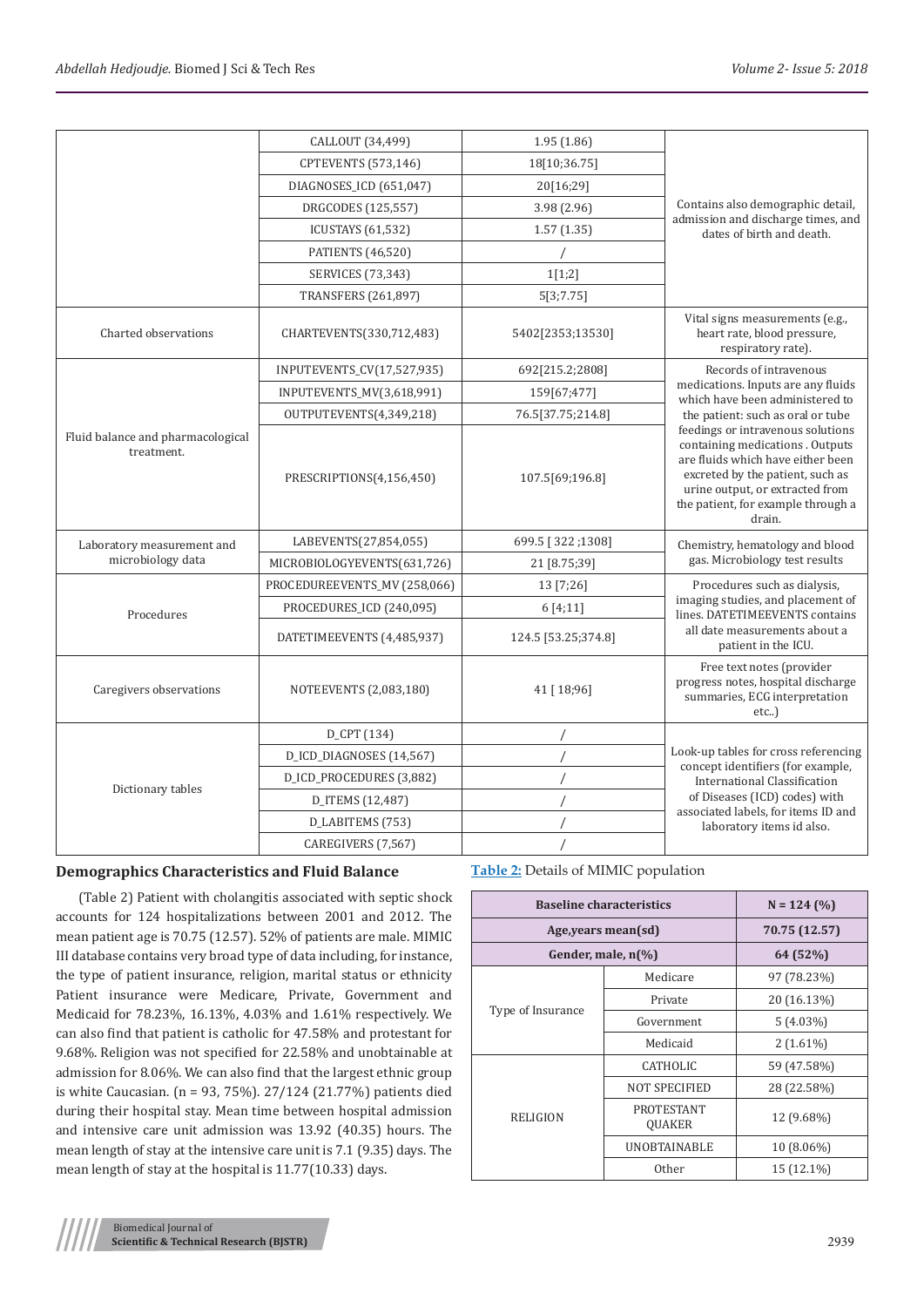|                                                                    | <b>MARRIED</b>                   | 55 (44.35%)    |
|--------------------------------------------------------------------|----------------------------------|----------------|
|                                                                    | SINGLE                           | 33 (26.61%)    |
| <b>Martial Status</b>                                              | WIDOWED                          | 25 (20.16%)    |
|                                                                    | <b>DIVORCED</b>                  | $8(6.45\%)$    |
|                                                                    | Not reported                     | $3(2.42\%)$    |
|                                                                    | WHITE                            | 93 (75%)       |
|                                                                    | UNKNOWN/NOT<br><b>SPECIFIED</b>  | 7(5.65%)       |
|                                                                    | BLACK/AFRICAN<br><b>AMERICAN</b> | $5(4.03\%)$    |
| <b>ETHNICITY</b>                                                   | <b>ASIAN</b>                     | $4(3.23\%)$    |
|                                                                    | HISPANIC OR LATINO               | $3(2.42\%)$    |
|                                                                    | <b>UNABLE TO OBTAIN</b>          | $3(2.42\%)$    |
|                                                                    | <b>Other</b>                     | $9(7.26\%)$    |
|                                                                    | Metavision                       | 80 (64,5%)     |
| Database system                                                    | CareVue                          | 42 (33,87%)    |
|                                                                    | Both                             | $2(0,02\%)$    |
| In-hospital mortality<br>, $n$ (%)                                 |                                  | 27 (21,77%)    |
| Time between<br>hospital and ICU<br>admission, hours,<br>mean (sd) |                                  | 13.92 (40.35)  |
| Time in intensive care<br>unit, days, mean(sd)                     |                                  | 7.1(9.35)      |
| In-hospital time, days,<br>mean(sd)                                |                                  | 11.77 (10.33)  |
|                                                                    | 24 hours                         | 111.34 (73.15) |
|                                                                    | 48 hours                         | 48.34 (55.94)  |
|                                                                    | 72hours                          | 34.94 (50.83)  |
| Mean fluid balance<br>$(ml/kg)$ , mean $(sd)$                      | 96 hours                         | 24.25 (48.79)  |
|                                                                    | 120 hours                        | 27.42 (38.92)  |
|                                                                    | 144 hours                        | 27.73 (61.59)  |
|                                                                    | 168 hours                        | 26.36 (55.66)  |
|                                                                    |                                  |                |

# **Fluid Balance**

Two different critical care information systems were in place over the data collection period: Philips CareVue Clinical Information System (models M2331A and M1215A; Philips Healthcare, Andover, MA) "carevue" and iMDsoft MetaVision ICU (iMDsoft, Needham, MA) "metavision". In our cohort, 64,5% of patient data was collected by "carevue" system and 33,87% with "metavision" system. Data from these two critical care system were merged in MIMIC III v1.4 except for "luid input which remains divided in 2 tables : inputs for patients monitored with the Carevue system are stored in INPUTEVENTS\_CV, whereas inputs for patients monitored with the Meta vision system are stored in INPUTEVENTS\_MV. Fluid output is stored OUTPUTEVENTS table. From these tables we can extract mean fluid balance at different times. The mean fluid balance was 111.34 (73.15) , 48.34 (55.94), 34.94 (50.83), 24.25 (48.79), 27.42 (38.92), 27.73 (61.59) and 26.36 (55.66) ml/kg at 24, 48, 72, 96, 120, 144 and 168 hours respectively (Table 2).

| <b>Baseline characteristics,</b>                                   |                                         | $N = 124 (%)$  |
|--------------------------------------------------------------------|-----------------------------------------|----------------|
| Age, years mean(sd)                                                |                                         | 70.75 (12.57)  |
| Gender, male, ,n(%)                                                |                                         | 64 (52%)       |
|                                                                    | Medicare                                | 97 (78.23%)    |
| Type of Insurance                                                  | Private                                 | 20 (16.13%)    |
|                                                                    | Government                              | $5(4.03\%)$    |
|                                                                    | Medicaid                                | $2(1.61\%)$    |
|                                                                    | <b>CATHOLIC</b>                         | 59 (47.58%)    |
| <b>RELIGION</b>                                                    | <b>NOT SPECIFIED</b>                    | 28 (22.58%)    |
|                                                                    | PROTESTANT<br>QUAKER                    | 12 (9.68%)     |
|                                                                    | <b>UNOBTAINABLE</b>                     | 10 (8.06%)     |
|                                                                    | 0ther                                   | 15 (12.1%)     |
|                                                                    | MARRIED                                 | 55 (44.35%)    |
|                                                                    | SINGLE                                  | 33 (26.61%)    |
| <b>Martial Status</b>                                              | WIDOWED                                 | 25 (20.16%)    |
|                                                                    | <b>DIVORCED</b>                         | $8(6.45\%)$    |
|                                                                    | Not reported                            | $3(2.42\%)$    |
|                                                                    | WHITE                                   | 93 (75%)       |
|                                                                    | UNKNOWN/NOT<br><b>SPECIFIED</b>         | 7(5.65%)       |
| <b>ETHNICITY</b>                                                   | <b>BLACK/AFRICAN</b><br><b>AMERICAN</b> | $5(4.03\%)$    |
|                                                                    | <b>ASIAN</b>                            | 4 (3.23%)      |
|                                                                    | HISPANIC OR LATINO                      | $3(2.42\%)$    |
|                                                                    | <b>UNABLE TO OBTAIN</b>                 | $3(2.42\%)$    |
|                                                                    | Other                                   | $9(7.26\%)$    |
|                                                                    | Metavision                              | 80 (64,5%)     |
| Database system                                                    | CareVue                                 | 42 (33,87%)    |
|                                                                    | Both                                    | $2(0,02\%)$    |
| In-hospital mortality<br>, $n(\%)$                                 |                                         | 27 (21,77%)    |
| Time between<br>hospital and ICU<br>admission, hours,<br>mean (sd) |                                         | 13.92 (40.35)  |
| Time in intensive care<br>unit, days, mean(sd)                     |                                         | 7.1 (9.35)     |
| In-hospital time, days,<br>mean(sd)                                |                                         | 11.77 (10.33)  |
|                                                                    | 24 hours                                | 111.34 (73.15) |
|                                                                    | 48 hours                                | 48.34 (55.94)  |
|                                                                    | 72hours                                 | 34.94 (50.83)  |
| Mean fluid balance<br>$(ml/kg)$ , mean $ sd)$                      | 96 hours                                | 24.25 (48.79)  |
|                                                                    | 120 hours                               | 27.42 (38.92)  |
|                                                                    | 144 hours                               | 27.73 (61.59)  |
|                                                                    | 168 hours                               | 26.36 (55.66)  |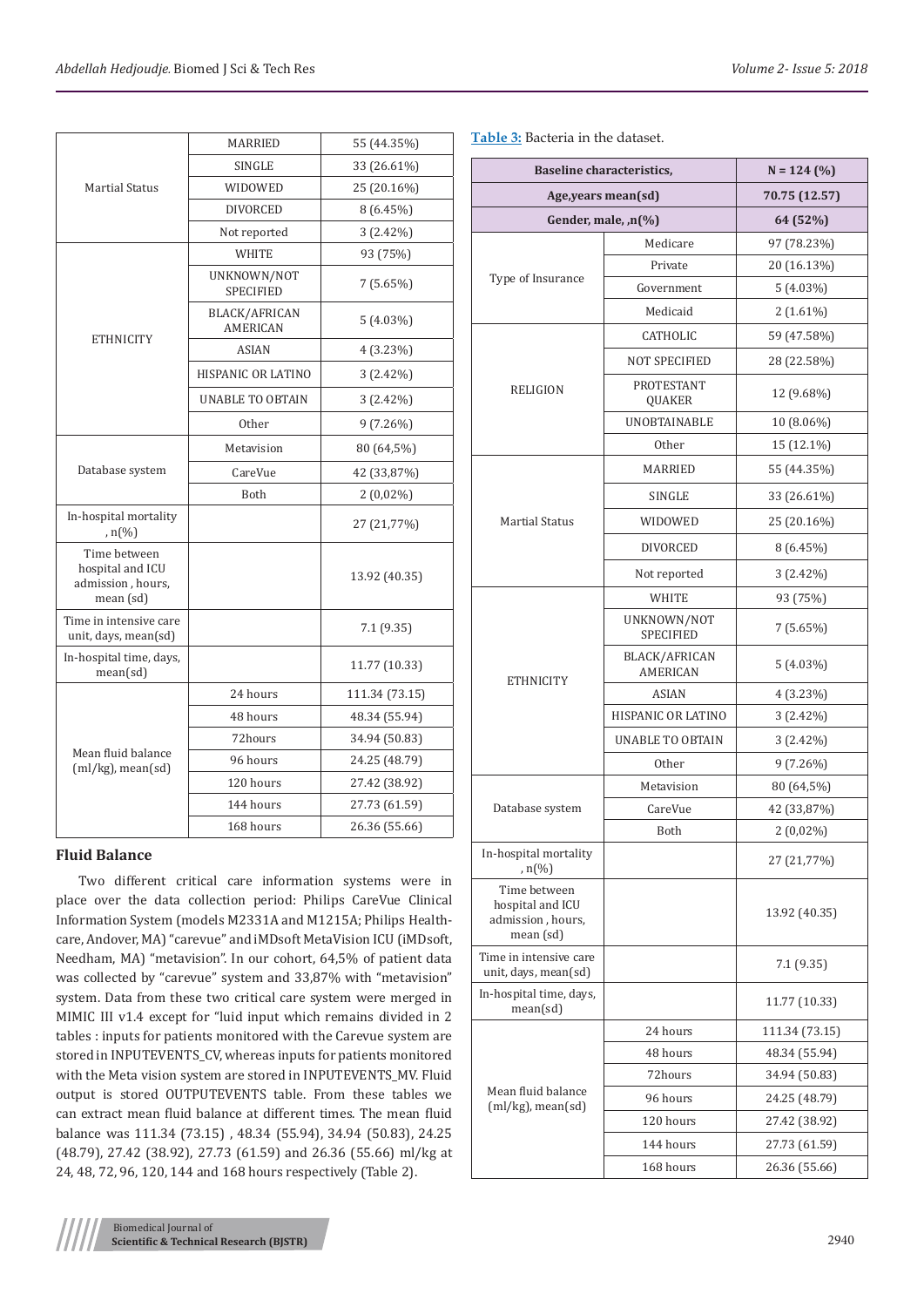# **Charted Observations**

Charted observations are stored in tables CHARTEVENTS. It is by far, the heaviest and largest table in MIMIC III v1.4 database. It contains 330,712,483 rows. It contains all the charted data available for a patient. During their ICU stay, the primary repository of a patient's information is their electronic chart. The electronic chart displays patients' routine vital signs and any additional information relevant to their care: ventilator settings, laboratory

values, code status, mental status, and so on. As a result, the bulk of information about a patient's stay is contained in CHARTEVENTS. CHARTEVENTS data could be classified into 21 different categories. Each of these categories contains multiple types of variables as shown in (Table 3). Among the 124 patients, we have a median number of 5402 [2353; 13530] charted observations per patient. For instance, for patient n°77661, we can find 1682 different measurements. A sample of the available measurement is provided in (Figure 1).



- **Figure 1:** Monitoring values for admission id n°116460.
- a. NIBP systolic , Non Invasive Blood Pressure systolic, b. NIBP diastolic, Non Invasive Blood Pressure diastolic,
- c. NIBP mean , Non Invasive Blood Pressure mean,
- d. RR , Respiratory Rate,
- 
- e. O2 , O2 saturation pulseoxymetry,
- f. T (°F), Temperature Fahrenheit.

### **Pharmacological Treatment**

Pharmacological treatments are stored in PRESCRIPTIONS table. Regarding our cohort, 20, 531 prescriptions have been made for the entire population (107.5 [69;196.8]) prescriptions/ patient). The most widely prescribed drug. Regarding antibiotics prescription, the following drugs have been used. Prescription table contains prescribed medications. It does not guarantee any form of administration. On the other hand, the input events tables contain information on intravenously administered medication, and will tell you the exact amount administered. However, it is not possible to know if oral drugs are truly administered after being prescribed.

# **Laboratory Measurements and Microbiology Data**

Laboratory measurements are contained in LABEVENTS table which contains 27,854,055 rows. This table contains all laboratory

measurements for a given patient, including outpatient data. Each row associated with one ITEMID, that could be identified from D\_LABITEMS table. A median number of 699.5 [322;1308] laboratory measurement are available for each patient; 3 types of laboratory measurements are available ; biochemsitry, hematology and blood gas. On the other side, microbiological data are stored in MICROBIOLOGYEVENTS table. This table stores 631,726 rows. The median number of rows is 21 [8.75;39] for our biliary septic shock cohort. The most frequent germ found was E. Coli in 654 measure accounting for 23.41% of specimens, then K. pneumoniae and Staph aureus coag + in 171 (6.12%) and 127 (4.55%) respectively. Specimens were sterile in 46.53% of cases. (Table 4). Specimens mostly collected were blood culture, urine then sputum in 1363 (48.78%), 283 (10.13%) and 250 (8.95%) patients respectively (Table 5).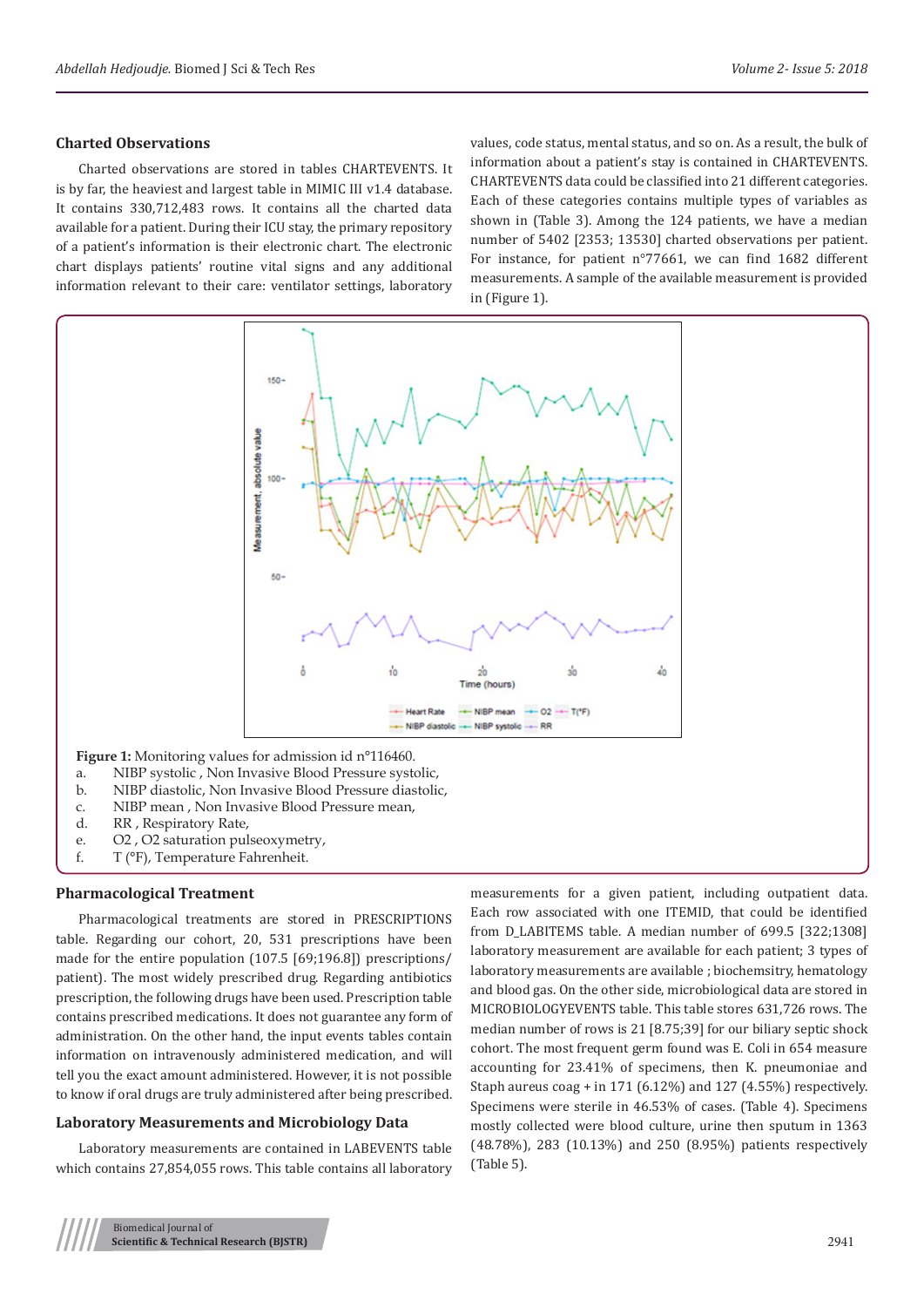#### **Table 4:** Origin of specimens.

| Germ                        | $n\left(\%\right)$ |
|-----------------------------|--------------------|
| Sterile                     | 1300 (46.53%)      |
| ESCHERICHIA COLI            | 654 (23.41%)       |
| KLEBSIELLA PNEUMONIAE       | 171 (6.12%)        |
| STAPH AUREUS COAG +         | 127 (4.55%)        |
| <b>YEAST</b>                | 93 (3.33%)         |
| ENTEROCOCCUS SP.            | 65 (2.33%)         |
| PSEUDOMONAS AERUGINOSA      | 65 (2.33%)         |
| KLEBSIELLA OXYTOCA          | 58 (2.08%)         |
| STAPHYLOCOCCUS, COAGUL      | 51 (1.83%)         |
| <b>GRAM NEGATIVE ROD(S)</b> | 28 (1%)            |
| <b>ENTEROCOCCUS FAECIUM</b> | 24 (0.86%)         |
| CITROBACTER FREUNDII C      | 19 (0.68%)         |
| SERRATIA MARCESCENS         | 13 (0.47%)         |

| CANDIDA (TORULOPSIS) G | 12 (0.43%)  |
|------------------------|-------------|
| Other.                 | 114 (4.08%) |

**Table 5:** Elements from CHARTEVENTS file.

| <b>Specimen</b>        | $n\left(\frac{0}{0}\right)$ |
|------------------------|-----------------------------|
| <b>BLOOD CULTURE</b>   | 1363 (48.78%)               |
| <b>URINE</b>           | 283 (10.13%)                |
| <b>SPUTUM</b>          | 250 (8.95%)                 |
| 0ther                  | 201 (7.19%)                 |
| <b>BILE</b>            | 186 (6.66%)                 |
| STOOL                  | 148 (5.3%)                  |
| <b>MRSA SCREEN</b>     | 131 (4.69%)                 |
| <b>SWAB</b>            | 87 (3.11%)                  |
| <b>ABSCESS</b>         | 81 (2.9%)                   |
| <b>CATHETER TIP-IV</b> | 64 (2.29%)                  |

**Note:** MRSA Methicillin-resistant Staphylococcus aureus.

**Table 6:** Ten most frequent ICD9-9 code procedures.

| <b>ICD9 CODE</b> | <b>LONG TITLE</b>                                                             | N(%)        |
|------------------|-------------------------------------------------------------------------------|-------------|
| 38.93            | Venous catheterization, not elsewhere classified                              | 87 (70.16%) |
| 51.87            | Endoscopic insertion of stent (tube) into bile duct                           | 73 (58.87%) |
| 96.04            | Insertion of endotracheal tube                                                | 44 (35.48%) |
| 96.72            | Continuous invasive mechanical ventilation for 96 consecutive hours or more   | 37 (29.84%) |
| 96.6             | Enteral infusion of concentrated nutritional substances                       | 30 (24.19%) |
| 51.85            | Endoscopic sphincterotomy and papillotomy                                     | 29 (23.39%) |
| 38.91            | Arterial catheterization                                                      | 26 (20.97%) |
| 96.71            | Continuous invasive mechanical ventilation for less than 96 consecutive hours | 25 (20.16%) |
| 51.88            | Endoscopic removal of stone(s) from biliary tract                             | 23 (18.55%) |
| 51.10            | Endoscopic retrograde cholangiopancreatography [ERCP]                         | 20 (16.13%) |

## **Procedures**

The PROCEDURES\_ICD table contains ICD procedures for patients, most notably ICD-9 procedures. The ICD codes are generated for billing purposes at the end of the hospital stay. Regarding cholangitis patient dataset, the moste frequent reported ICD9 procedures were « venous catherization, not elsewhere classified » (n = 87, 70,16%), « endoscopic insertion of stent (tube) into bile duct » (n=73/124 , 58.87%) and « insertion of endotracheal tube » (n=44 , 35.48%) (Table 6).

# **Discussion**

In this study, we provided with a description of MIMIC III v1.4 database through the descriptive epidemiology of a biliary septic shock cohort. We identified from this database 124 hospitalizations with a mean patient age of 70, 75 (12,57). We presented for that cohort a glimpse of available data by describing some baseline characteristics, fluid balance, length of hospital stay and mortality, laboratory and microbiology, and vital sign measurements. MIMIC database has already been analyzed for clinical investigation in the field of hepato-gastroenterology. For example, Aboelsoud [12] has shown that hospital mortality in patient with acute pancreatitis is lower with the use of lactated ringers compared to isotonic saline; the same author Aboelsoud [13] that among 565 patients diagnosed with hypoxis hepatitis, all-cause hospital mortality was 44.1%. On multivariate analysis, older age, higher SAPS-II, higher INR, higher bilirubin, higher LDH, acute kidney injury and the need for vasopressors were independently associated with mortality.

In another study conducted by Dan-Qin Sun et al. [14], authors used MIMIC III database to develop a specific prognostic score for critically ill cirrhotic patients with acute kidney injury that they called the acute kidney injury - Chronic Liver Failure - Sequential Organ Failure- Assessment score (AKI-CLIF-SOFA) with a valuable discriminative ability compared to other well established scores in critically ill cirrhotic patients with acute kidney injury. In another study, Hu et al. [15] investigated an earlier version of MIMIC III and found that red blood cell width can be used to predict hospital mortality for acute pancreatitis patients admitted to intensive care unit. In other medical specialities, Zhang [16] investigated the relation between do-no-ressucite order and risk of death. Authors included a total of 17,168 subjects and found that patients with do-not-ressucitate order were more likely to die during hospital stay than patients without (42.0 vs.  $11.0\%$ ; p < 0.001) with mild to moderate severity of illness .They also found that the impact of do-not-ressucitate order was not so prominent in patients with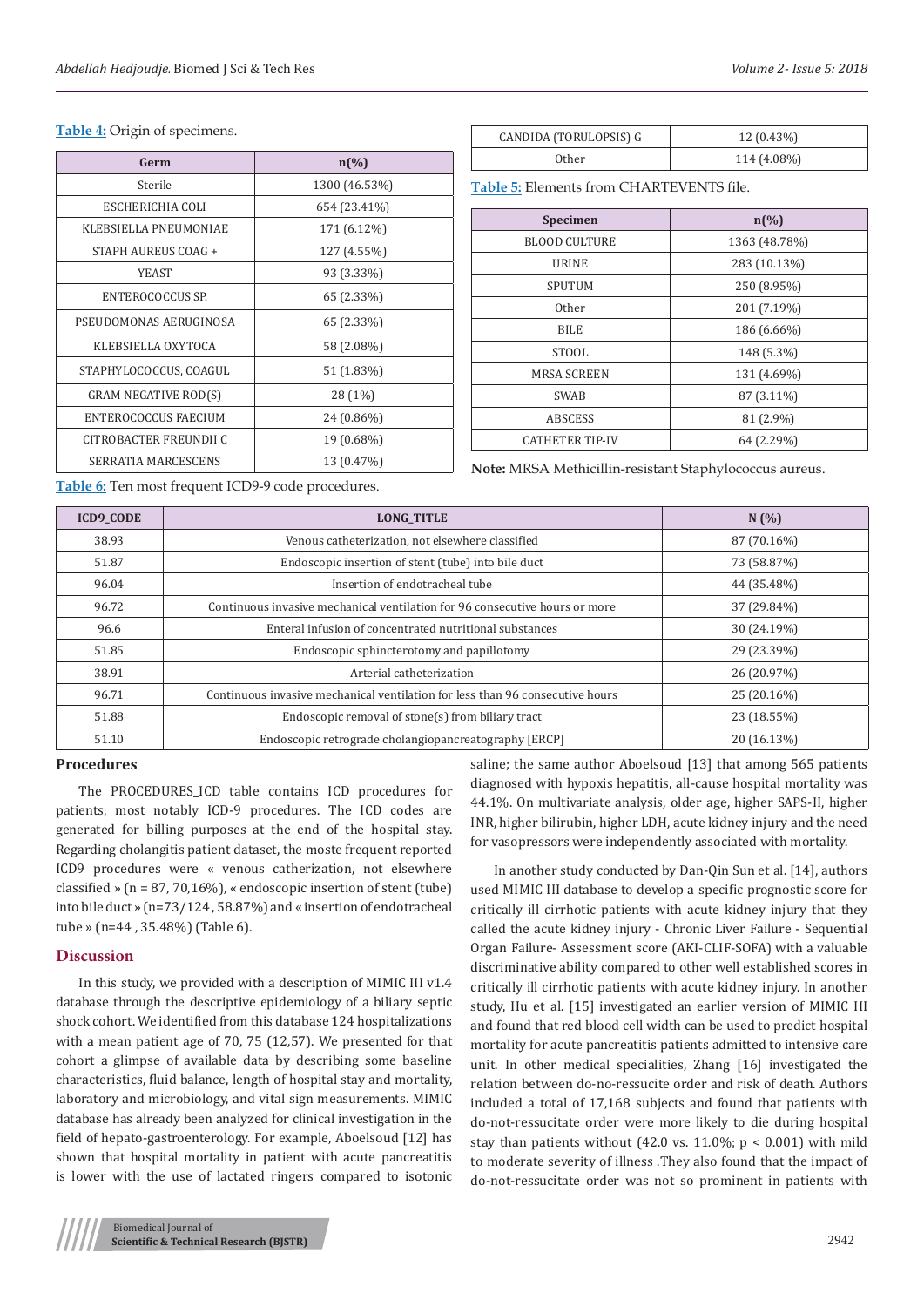severe illness. In another study, Li et al. [17] analyzed 9000 patients and more than 500,000 records of central venous from MIMIC III database in order to evaluate the association between mean central venous pressure and 28-day mortality after intensive care unit admission.

 Authors found that the highest quartile of mean central venous pressure [17.4 (4.1)mmHg] was associated with a 33.6% (95% CI 1.12–1.60) higher adjusted risk of death compared to the lowest quartile [7.4 (1.9) mmHg]. In another study, Yanfei Shen et al. [18] investigated whether negative fluid balance and restricted fluid intake were associated with an improved outcome in critically ill patients. Authors analyzed 2068 patients and found that negative fluid balance were associated with decreased hospital mortality. Input and output data are useful information when studying patient in intensive care unit and have also been investigated in multiple other studies. For instance, Acheampong et al. [19] have shown that a persistence of a positive daily fluid balance over time was associated with a higher mortality rate in septic patients (HR  $= 1.01[1.007-1.02]$  per ml/kg increase). MIMIC III database is a unique database for multiple reasons; To our knowledge, this is the unique freely accessible critical care database of its kind. Secondly, it spans more than a decade. Data are prospectively collected from 2001 to 2012. MIMIC III database is intended to be accessible to a large number or clinical researchers from a diverse specialty background In order to use it, researchers are required to formally request access via a process documented online on the MIMIC website.

In order to facilitate collaboration and prevent duplicate work, a public code repository has been created to encourage researchers to develop and share code collectively[: https://github.com/](https://github.com/MIT-LCP/mimic-code) [MIT-LCP/mimic-code](https://github.com/MIT-LCP/mimic-code). Limitations of MIMIC are that it requires computational skills. Data of patients need to be extracted using structure query language (SQL), an open source administration and development platform for Postgre SQL which could be challenging for researchers with little or no background of database management. Also, even though data are collected prospectively, studies using MIMIC III are retrospective studies and might before be prone to its inherent bias. Finally, a last limitation is that data come from a unique tertiary care center in the United States that might not be representative of intensive care units in other hospitals or other countries. Nevertheless, MIMIC III database represents a new opportunity for clinical research in hepatogastreonterology and other medical specialties. In this new era of data sharing, publicly available large hospital databases such as MIMIC III will be more and more available and will constitute promising alternative for primary clinical research and validation studies.

#### **References**

- 1. [Chalmers I, Glasziou P \(2009\) Avoidable waste in the production and](http://www.thelancet.com/journals/lancet/article/PIIS0140-6736%2809%2960329-9/fulltext)  [reporting of research evidence. Lancet 374\(9683\): 86-89.](http://www.thelancet.com/journals/lancet/article/PIIS0140-6736%2809%2960329-9/fulltext)
- 2. [Rustam Al Shahi Salman, Elaine Beller, Jonathan Kagan, Elina Hemminki,](http://www.thelancet.com/journals/lancet/article/PIIS0140-6736(13)62297-7/abstract)  [Robert S Phillips, et al. \(2014\) Increasing value and reducing waste in](http://www.thelancet.com/journals/lancet/article/PIIS0140-6736(13)62297-7/abstract)

[biomedical research regulation and management. Lancet 383\(9912\):](http://www.thelancet.com/journals/lancet/article/PIIS0140-6736(13)62297-7/abstract) [176-185.](http://www.thelancet.com/journals/lancet/article/PIIS0140-6736(13)62297-7/abstract)

- 3. [Iain Chalmers, Michael B Bracken, Ben Djulbegovic, Silvio Garattini,](http://www.thelancet.com/journals/lancet/article/PIIS0140-6736(13)62229-1/abstract) [Jonathan Grant, et al. \(2014\) How to increase value and reduce waste](http://www.thelancet.com/journals/lancet/article/PIIS0140-6736(13)62229-1/abstract) [when research priorities are set. Lancet \(London, England\) 383\(9912\):](http://www.thelancet.com/journals/lancet/article/PIIS0140-6736(13)62229-1/abstract) [156-165.](http://www.thelancet.com/journals/lancet/article/PIIS0140-6736(13)62229-1/abstract)
- 4. [Chan AW, Song F, Vickers A, Jefferson T, Dickersin K, et al. \(2014\)](https://www.ncbi.nlm.nih.gov/pubmed/24411650) [Increasing value and reducing waste: addressing inaccessible research.](https://www.ncbi.nlm.nih.gov/pubmed/24411650) [Lancet 383\(9913\): 257-266.](https://www.ncbi.nlm.nih.gov/pubmed/24411650)
- 5. [Glasziou P, Altman DG, Bossuyt P, Boutron I, Clarke M, et al. \(2014\)](https://www.ncbi.nlm.nih.gov/pubmed/24411647) [Reducing waste from incomplete or unusable reports of biomedical](https://www.ncbi.nlm.nih.gov/pubmed/24411647) [research. Lancet 383\(9913\): 267-276.](https://www.ncbi.nlm.nih.gov/pubmed/24411647)
- 6. [Ioannidis JP, Greenland S, Hlatky MA, Khoury MJ, Macleod MR, et al.](https://www.ncbi.nlm.nih.gov/pubmed/24411645) [\(2014\) Increasing value and reducing waste in research design, conduct,](https://www.ncbi.nlm.nih.gov/pubmed/24411645) [and analysis. Lancet 383\(9912\): 166-175.](https://www.ncbi.nlm.nih.gov/pubmed/24411645)
- 7. [Macleod MR, Michie S, Roberts I, Dirnagl U, Chalmers I, et al. \(2014\)](https://www.ncbi.nlm.nih.gov/pubmed/24411643) [Biomedical research: increasing value, reducing waste. Lancet](https://www.ncbi.nlm.nih.gov/pubmed/24411643) [383\(9912\): 101-104.](https://www.ncbi.nlm.nih.gov/pubmed/24411643)
- 8. [Scott IA, Glasziou PP \(2012\) Improving the effectiveness of clinical](https://www.mja.com.au/journal/2012/196/5/improving-effectiveness-clinical-medicine-need-better-science) [medicine: the need for better science. The Medical Journal of Australia](https://www.mja.com.au/journal/2012/196/5/improving-effectiveness-clinical-medicine-need-better-science) [196\(5\): 304-308.](https://www.mja.com.au/journal/2012/196/5/improving-effectiveness-clinical-medicine-need-better-science)
- 9. [Lee J, Scott DJ, Villarroel M, Clifford GD, Saeed M, et al. \(2011\) Open](http://ieeexplore.ieee.org/document/6092050/)[access MIMIC-II database for intensive care research. Conference](http://ieeexplore.ieee.org/document/6092050/) [proceedings: Annual International Conference of the IEEE Engineering](http://ieeexplore.ieee.org/document/6092050/) [in Medicine and Biology Society. IEEE Engineering in Medicine and](http://ieeexplore.ieee.org/document/6092050/) [Biology Society. Annual Conference 2011: 8315-8318.](http://ieeexplore.ieee.org/document/6092050/)
- 10. [Johnson AE, Pollard TJ, Shen L, Lehman LW, Feng M, et al. \(2016\) MIMIC-](https://www.ncbi.nlm.nih.gov/pubmed/27219127)[III, a freely accessible critical care database. Scientific Data 3: 160035.](https://www.ncbi.nlm.nih.gov/pubmed/27219127)
- 11. [Zhang Z \(2015\) Accessing critical care big data: a step by step approach.](https://www.ncbi.nlm.nih.gov/pubmed/25922699) [Journal of Thoracic Disease 7\(3\): 238-242.](https://www.ncbi.nlm.nih.gov/pubmed/25922699)
- 12. [Aboelsoud MM, Siddique O, Morales A, Seol Y, Al Qadi MO \(2016\) Fluid](https://www.ncbi.nlm.nih.gov/pubmed/27706278) [Choice Matters in Critically-ill Patients with Acute Pancreatitis: Lactated](https://www.ncbi.nlm.nih.gov/pubmed/27706278) [Ringer's vs. Isotonic Saline. Rhode Island Medical Journal \(2013\) 99\(10\):](https://www.ncbi.nlm.nih.gov/pubmed/27706278) [39-42.](https://www.ncbi.nlm.nih.gov/pubmed/27706278)
- 13. [Aboelsoud MM, Javaid AI, Al Qadi MO, Lewis JH \(2017\) Hypoxic hepatitis](https://www.ncbi.nlm.nih.gov/pubmed/28460210) [- its biochemical profile, causes and risk factors of mortality in critically](https://www.ncbi.nlm.nih.gov/pubmed/28460210)[ill patients: A cohort study of 565 patients. Journal of Critical Care 41:](https://www.ncbi.nlm.nih.gov/pubmed/28460210) [9-15.](https://www.ncbi.nlm.nih.gov/pubmed/28460210)
- 14. [Sun DQ, Zheng CF, Liu WY, Van Poucke S, Mao Z, et al. \(2017\) AKI-CLIF-](https://www.ncbi.nlm.nih.gov/pubmed/28114104/)[SOFA: a novel prognostic score for critically ill cirrhotic patients with](https://www.ncbi.nlm.nih.gov/pubmed/28114104/) [acute kidney injury. Aging 9\(1\): 286-296.](https://www.ncbi.nlm.nih.gov/pubmed/28114104/)
- 15. [Hu ZD, Wei TT, Tang QQ, Fu HT, Yang M, et al. \(2016\) Prognostic value of](https://www.ncbi.nlm.nih.gov/pubmed/26812874) [red blood cell distribution width in acute pancreatitis patients admitted](https://www.ncbi.nlm.nih.gov/pubmed/26812874) [to intensive care units: an analysis of a publicly accessible clinical](https://www.ncbi.nlm.nih.gov/pubmed/26812874) [database MIMIC II. Clinical Chemistry and Laboratory Medicine 54\(7\):](https://www.ncbi.nlm.nih.gov/pubmed/26812874) [195-197.](https://www.ncbi.nlm.nih.gov/pubmed/26812874)
- 16. [Zhang Z, Hong Y, Liu N, Chen Y \(2017\) Association of do-not-resuscitate](https://link.springer.com/article/10.1007%2Fs00134-017-4690-7) [order and survival in patients with severe sepsis and/or septic shock.](https://link.springer.com/article/10.1007%2Fs00134-017-4690-7) [Intensive Care Medicine 43\(5\): 715-717.](https://link.springer.com/article/10.1007%2Fs00134-017-4690-7)
- 17. [Li DK, Wang XT, Liu DW \(2017\) Association between elevated central](https://www.ncbi.nlm.nih.gov/pubmed/28795349) [venous pressure and outcomes in critically ill patients. Annals of](https://www.ncbi.nlm.nih.gov/pubmed/28795349) [Intensive Care 7\(1\): 83.](https://www.ncbi.nlm.nih.gov/pubmed/28795349)
- 18. [Shen Y, Huang X, Zhang W \(2017\) Association between fluid intake](https://www.ncbi.nlm.nih.gov/pubmed/28494815) [and mortality in critically ill patients with negative fluid balance: a](https://www.ncbi.nlm.nih.gov/pubmed/28494815) [retrospective cohort study. Critical Care 21\(1\): 104.](https://www.ncbi.nlm.nih.gov/pubmed/28494815)
- 19. [Acheampong A, Vincent JL \(2015\) A positive fluid balance is an](https://www.ncbi.nlm.nih.gov/pubmed/26073560) [independent prognostic factor in patients with sepsis. Critical Care 19:](https://www.ncbi.nlm.nih.gov/pubmed/26073560) [251.](https://www.ncbi.nlm.nih.gov/pubmed/26073560)